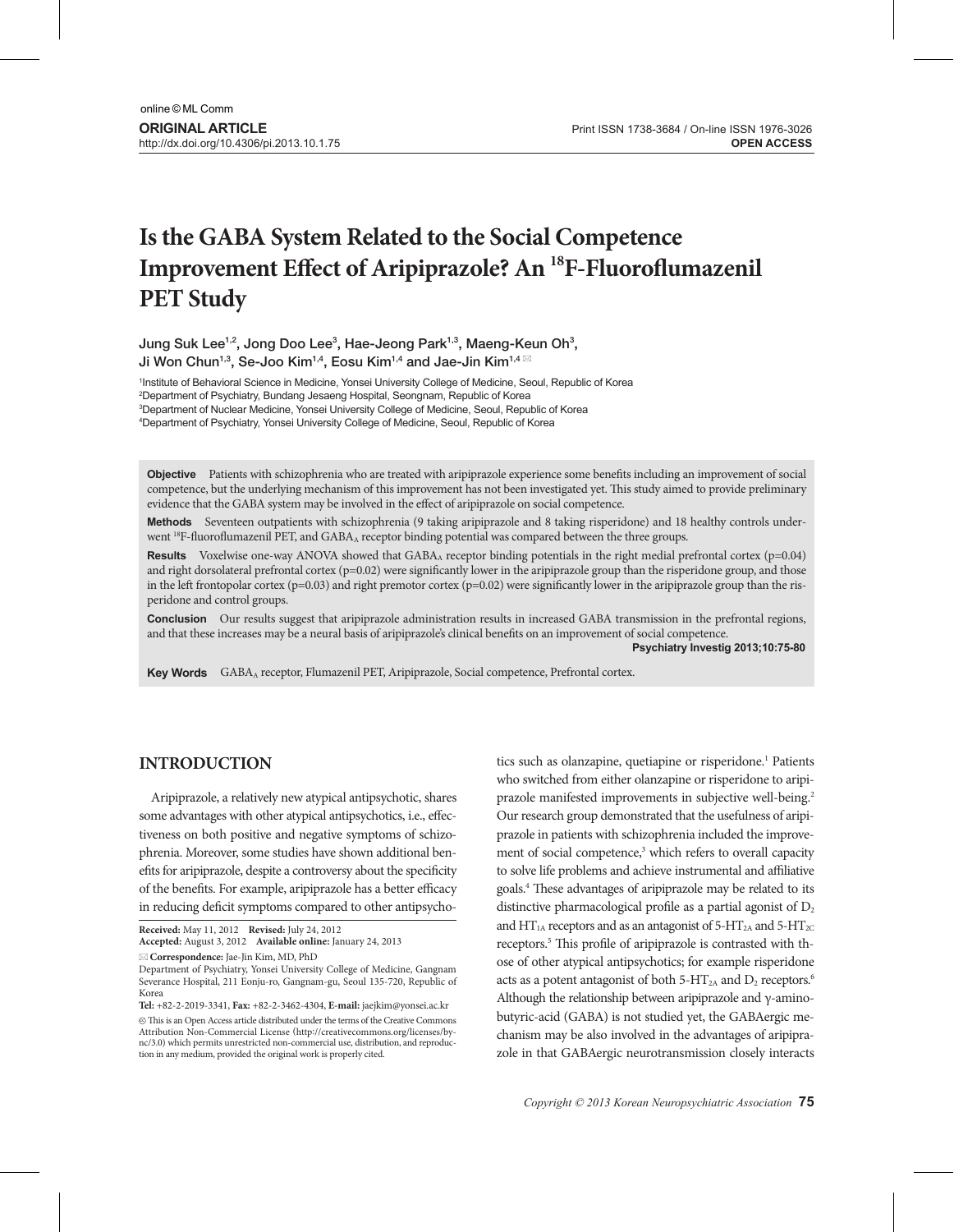with the dopamine and serotonin systems.<sup>7</sup>

In fact, dysfunctional GABA transmission in the brain has been considered to play a role in the pathophysiology of schizophrenia. For example, postmortem studies have reported upregulation of GABA receptor binding in the prefrontal cortex of patients with schizophrenia, whereas *in vivo* neuroimaging studies using SPECT and [11C]Ro15-4513 PET have demonstrated that there is no difference in GABAA receptor binding between patients with schizophrenia and healthy controls.7 Moreover, the GABA system is believed to be related to the mechanism responsible for the efficacy of antipsychotic medications. $8,9$  A previous pharmacoimaging study $9$  reported that typical and atypical antipsychotics had a different effect on regional GABA activities, but grouped together all atypical antipsychotics in one category and thus ignored a different mechanism of action or efficacy among the drugs. To our knowledge, no studies have examined the difference of regional GABA receptor binding potential between patients taking atypical antipsychotics. Therefore, further study deserves to be performed to clarify the effect on the GABA system by each of atypical antipsychotics including aripiprazole.

It should be considered here that GABAergic inhibition modulates cortical signal transduction operative in information processing.<sup>7</sup> If patients with schizophrenia who administer aripiprazole show a distinctive GABA-related change in some brain regions which are closely related to social functions, it can be considered to be a neural basis of aripiprazole's additional efficacy, especially on social competence.<sup>3</sup> There are many brain structures that underlie social functions, which includes 1) prefrontal regions including the medial prefrontal cortex (MPFC), dorsolateral prefrontal cortex (DLPFC), frontopolar cortex (FPC), and premotor cortex, 2) temporoparietal regions including the temporal pole, superior temporal sulcus, temporoparietal junction and inferior parietal lobule, and 3) the amygdala.<sup>10-12</sup> Taken together, we regarded these structures as the a priori regions in the present study for investigating changes in GABAergic neurotransmission by aripiprazole.

This study was designed to examine a difference in GABA<sub>A</sub> receptor binding potential between long-term use of aripiprazole and risperidone using [18F]-FFMZ PET imaging in regions which were related to social functions. We hypothesized that the GABAA receptor binding potentials in social competence-related brain regions would be changed in the aripiprazole group.

## **METHODS**

### **Subjects**

Seventeen patients with schizophrenia and 18 healthy controls participated in this study. Inclusion criteria were an exclusive diagnosis of schizophrenia in the patient group and the exclusion of any psychiatric disorder in the control group. Psychiatric diagnoses were assessed with the Structured Clinical Interview for DSM-IV.13 Clinical symptoms of schizophrenia in the patient group were assessed using the Positive and Negative Syndrome Scale (PANSS).14 No participants reported any past or present history of significant medical or neurological illness and drug or alcohol abuse. Patients and controls did not significantly differ in gender (eight males in the patient group, nine males in the control group), age (28.7±6.9 years and 26.2 $\pm$ 6.9 years, respectively), or years of education (14.0 $\pm$ 1.6 years and 13.7±1.5 years, respectively). The study was approved by the institutional review board and written informed consent was obtained from all participants.

The patient group was divided into two subgroups according to antipsychotic medication. Nine patients were taking aripiprazole monotherapy (mean dose: 17.8±9.4 mg) and eight patients were taking risperidone monotherapy (mean dose: 3.4±2.4 mg). All patients and controls had not received benzodiazepines for at least four weeks prior to the PET imaging session, but other medications were not restricted; two patients in the aripiprazole group reported current use of antidepressants, six in the aripiprazole group and one in the risperidone group used propranolol, and six in the aripiprazole group and two in the risperidone group used anticholinergics. There was one left-handed patient in each subgroup. As shown in Table 1, the aripiprazole, risperidone and control groups did not differ in gender, age and years of education. The two medication groups also did not differ in terms of duration of illness, duration of antipsychotics treatment, total and subscale scores of the PANSS, or mean chlorpromazine-equivalent dose of their antipsychotic medication.

## **[ 18F]-FFMZ PET imaging**

To investigate GABAA receptor binding potential, all subjects were scanned using a GE Discovery STE PET/CT scanner (GE, Milwaukee, WI, USA). A 10 min transmission CT scan was performed for attenuation correction. After injection of approximately 5.5 MBq (0.15 mCi)/kg of [18F]-FFMZ, a dynamic emission scan was performed in a sequence of 150 frames in 3-D mode (60×10 s, 40×15 s, 20×30 s and 30×60 s) for a total acquisition time of 60 min. As described in our previous study using [<sup>18</sup>F]-FFMZ,<sup>15</sup> actual emission data for statistical analysis were obtained for 20 min in 20 min after injection of the radiotracer to avoid blood flow effects and nonspecific GABAA receptor binding. The attenuation-corrected emission data were reconstructed in a 128×128×47 matrix with a pixel size of 2.34×2.34×3.27 mm using Hanning and Ramp filters.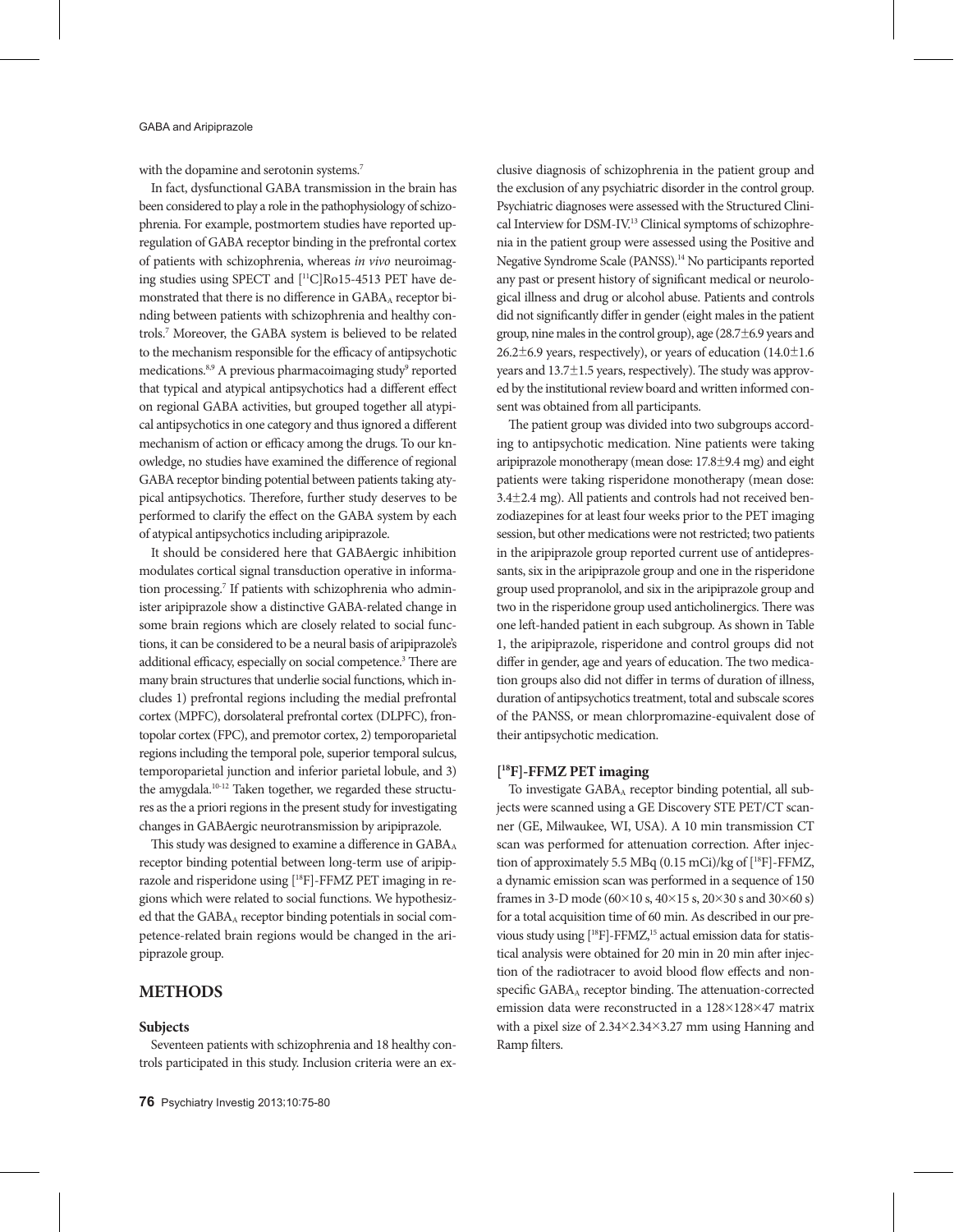**Table 1.** Comparison of clinical and demographic characteristics between the aripiprazole and risperidone groups

|                                            | Aripiprazole group $(N=9)$ | Risperidone group $(N=8)$ | Control group $(N=18)$   | $F/T/\chi^2$ | $\mathbf{p}$ |
|--------------------------------------------|----------------------------|---------------------------|--------------------------|--------------|--------------|
| Age (years)                                | $27.3 \pm 5.0$             | $30.1 \pm 8.7$            | $26.2 \pm 6.9$           | 0.88         | 0.43         |
| Education (years)                          | $13.9 \pm 1.8$             | $14.1 \pm 1.6$            | $13.7 \pm 1.5$           | 0.25         | 0.79         |
| Gender (M/F)                               | 3/6                        | 5/3                       | 9/9                      | $1.47*$      | 0.48         |
| Handedness (R/L)                           | 8/1                        | 7/1                       | 18/0                     | $2.26*$      | 0.32         |
| Dose of antipsychotics<br>(CP equivalence) | $236.9 \pm 125.4$          | $168.8 \pm 122.3$         |                          | 1.13         | 0.28         |
| Duration of illness (years)                | $4.8 \pm 3.0$              | $3.4 \pm 1.8$             | $\overline{\phantom{a}}$ | 1.15         | 0.27         |
| Duration of treatment (years) <sup>†</sup> | $1.9 \pm 1.0$              | $2.9 \pm 1.9$             |                          | $-1.30$      | 0.21         |
| <b>PANSS</b>                               |                            |                           |                          |              |              |
| Positive                                   | $15.8 \pm 4.3$             | $15.6 \pm 4.8$            | $\overline{\phantom{a}}$ | 0.07         | 0.95         |
| Negative                                   | $15.1 \pm 3.0$             | $13.5 \pm 3.8$            |                          | 0.97         | 0.35         |
| General                                    | $29.0 \pm 5.5$             | $31.1 \pm 6.8$            | $\overline{\phantom{a}}$ | $-0.71$      | 0.49         |
| Total                                      | $61.0 \pm 9.5$             | $60.3 \pm 14.1$           |                          | 0.13         | 0.90         |

Values are presented as means±standard deviation. \*Pearson's chi-square value, †duration of aripiprazole or risperidone was administered. CP: chlorpromazine, PANSS: Positive and Negative Syndrome Scale

#### **Image preprocessing**

Preprocessing and statistical analysis of [18F]-FFMZ PET images were performed using Statistical Parametric Mapping (SPM) software (SPM8, Institute of Neurology, University College London, UK). We first created a [18F]-FFMZ PET template using [18F]-FFMZ PET images and T1-weighted MR images of 20 healthy volunteers.<sup>15</sup> All [<sup>18</sup>F]-FFMZ PET images obtained from patients and normal controls were spatially normalized into the [18F]-FFMZ PET template to remove inter-subject anatomical variability. To calculate the GABAA receptor binding potential, we used a multi-linear reference tissue method.<sup>16</sup> Given that the density of GABA<sub>A</sub> receptors in the pons is negligible, effect of global uptake was taken into account by normalizing the count of each voxel to the mean count within the pons. The GABA<sub>A</sub> receptor binding potential images were then smoothed by convolution with an isotropic Gaussian kernel with a 14-mm.

#### **Statistical analysis**

A group comparison of  $GABA_A$  receptor binding potentials between all patients and healthy controls was performed by voxel-wise t-statistics at a threshold at uncorrected p<0.005 with more than 20 contiguous voxels. A difference of GABA<sub>A</sub> receptor binding potentials among the aripiprazole, risperidone and control groups was evaluated by voxel-wise oneway analysis of variance (ANOVA). An exploratory analysis for screening activations in the a priori regions was done at a threshold of uncorrected p<0.01 with more than 20 contiguous voxels, and then the significant clusters in the a priori regions were used for secondary small volume correction (SVC) analysis, which was conducted at family wise error (FWE)<sup>17</sup>-

corrected p<0.05 using 5-mm sphere with a fixation point at the local maxima.

For *post hoc* analyses, the whole volumes of the clusters were defined as the regions of interest (ROIs), and the regional mean [18F]-FFMZ binding potentials of each subject were then tested for significance based on the ROIs using the individual [18F]-FFMZ binding potential maps. Independent ttests for the ROI values were performed and Scheffé's method was applied to correct for multiple comparisons.

## **RESULTS**

As shown in Table 2, compared to the control group,  $[^{18}F]$ -FFMZ binding potential in the patient group was decreased in the subgenual cingulate cortex and left temporal pole, and increased in the right inferior occipital gyrus. As shown in Table 3 and Figure 1, a comparison of [<sup>18</sup>F]-FFMZ binding potential among the aripiprazole, risperidone and control groups revealed significant differences in 4 prefrontal regions including the right MPFC, left FPC, right DLPFC, and right premotor cortex. A significant cluster was not found in other a priori regions such as the temporoparietal regions and amygdala.

*Post hoc* analyses revealed that [<sup>18</sup>F]-FFMZ binding potentials in the right MPFC and the right DLPFC was significantly lower in the aripiprazole group than the risperidone group, but they were not significantly different between the risperidone and control groups, or between the aripiprazole and control groups. [18F]-FFMZ binding potentials in the left FPC and the right premotor cortex were significantly lower in the aripiprazole group than the risperidone and control groups.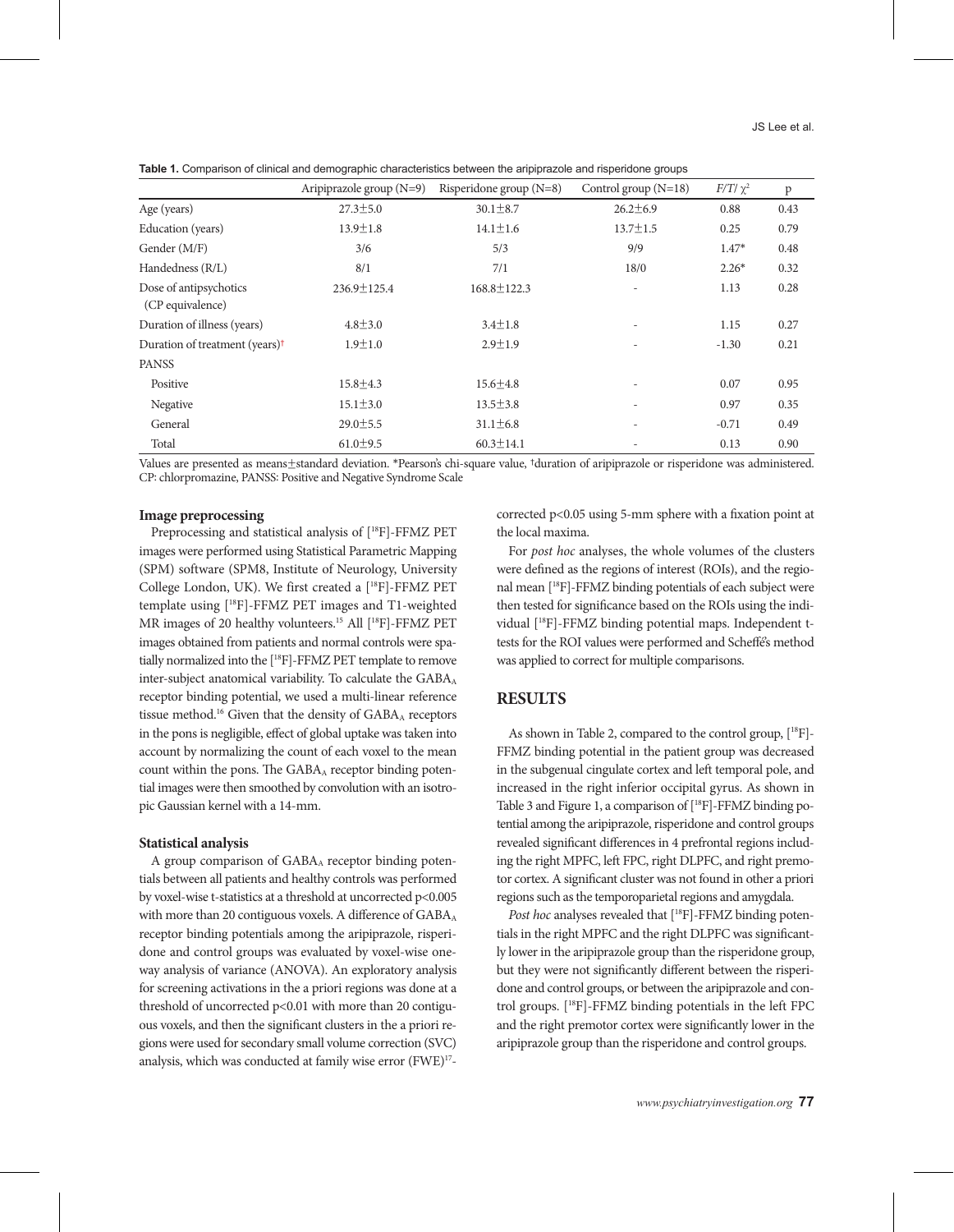## **DISCUSSION**

A comparison between the patient and control groups revealed that [18F]-FFMZ binding potentials in the medicated patients were increased in the right inferior occipital gyrus, and decreased in the subgenual cingulate cortex and the left temporal pole. Given that increased GABAA receptor is considered an effect of an upregulation of the GABAA receptor complex due to presynaptic GABAergic deficiencies,<sup>7</sup> regional increases of GABA<sub>A</sub> receptor binding potential may indicate decreased GABA transmission. Therefore, decreased GABA A receptor binding potential may be interpreted as increased GABA transmission and decreased regional brain activity. Since the subgenual cingulate cortex and the temporal pole has been implicated in emotion regulation,<sup>18,19</sup> decreased GABA<sub>A</sub> receptor binding potential in these regions may be related to emotional abnormality found in patients with schizophrenia. However, given that the patients in this study were medicated

Table 2. Decreased or increased GABA<sub>A</sub> receptor binding potential in the patient group when compared with the control group at a threshold of uncorrected p<0.005

|                                       | <b>Nvox</b> | Zmax | MNI coordinates |       |       |  |
|---------------------------------------|-------------|------|-----------------|-------|-------|--|
| Regions                               |             |      | X               |       | Z     |  |
| Decreases in the patient group        |             |      |                 |       |       |  |
| Subgenual cingulate cortex (BA25)     | 106         | 2.90 |                 | 8     | $-4$  |  |
| Left temporal pole (BA38)             | 23          | 2.75 | -46             | 18    | $-12$ |  |
| Increases in the patient group        |             |      |                 |       |       |  |
| Right inferior occipital gyrus (BA19) | 80          | 2.76 | 38              | $-74$ | -4    |  |

Nvox: number of voxels, Zmax: maximum Z value, MNI: Montreal Neurological Institute, BA: Brodmann area

Table 3. Comparison of GABA<sub>A</sub> receptor binding potential among the aripiprazole (A), risperidone (R) and control (C) groups at a threshold of family wise error (FWE) corrected p<0.05

| Regions                                     | <b>Nvox</b> | Zmax | MNI coordinates |          |    | Post-hoc                    |
|---------------------------------------------|-------------|------|-----------------|----------|----|-----------------------------|
|                                             |             |      |                 |          | z  |                             |
| Right medial prefrontal cortex (BA10)       | 36          | 2.52 | 8               | 58       |    | $A < R$ , $A = C$ , $R = C$ |
| Left frontopolar cortex (BA10)              | 32          | 2.52 | $-22$           | 58       | 14 | $A=C < R$                   |
| Right dorsolateral prefrontal cortex (BA46) | 29          | 2.68 | 36              | 44       | 8  | $A < R$ , $A = C$ , $R = C$ |
| Right premotor cortex (BA6)                 | 52          | 2.72 | 60              | $\Omega$ | 22 | $A < C = R$                 |

For post hoc analyses, the whole volumes of the clusters were defined as the regions of interest (ROIs), and the regional mean GABAA receptor binding potentials of each subject were calculated based on the ROIs using the individual GABAA receptor binding potential maps. Group comparisons of the ROI values between the aripiprazole and risperidone groups, between the aripiprazole and control groups or between the risperidone and control groups were performed using independent t-tests. Scheffé's method was applied to correct for multiple comparisons. Significance level for post hoc analyses was set at p<0.05. Nvox: number of voxels, Zmax: maximum Z value, MNI: Montreal Neurological Institute, BA: Brodmann area



Figure 1. GABA<sub>A</sub> receptor binding potentials in the right medial prefrontal cortex (MPFC), the left frontopolar cortex (FPC), the right dorsolateral prefrontal cortex (DLPFC) and the premotor cortex (PMC) were significantly lower in the aripiprazole group than the risperidone group [family wise error (FWE) corrected p<0.05].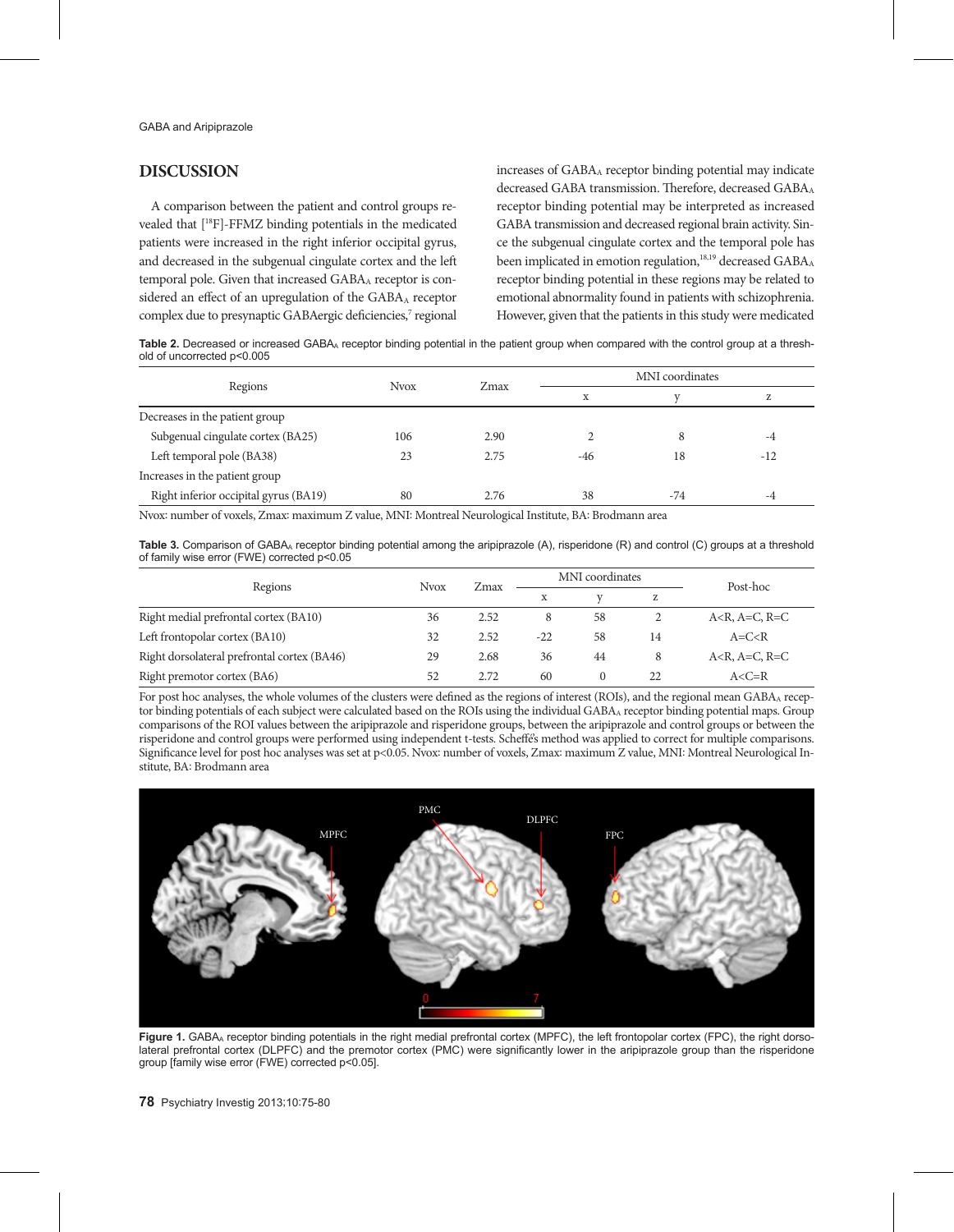for a long time, our findings of regional differences of GAB-AA receptor binding potential might also reflect an effect of medication or deterioration after long duration of illness.

In a comparison among the three groups, the aripiprazole group showed significantly decreased [18F]-FFMZ binding potentials in the right MPFC, left FPC and right DLPFC compared to the risperidone group, suggesting increased prefrontal GABA transmission due to aripiprazole. Since appropriate GABAergic inhibition in the prefrontal cortex is essential for information processing,<sup>20</sup> increased prefrontal GABA transmission can be interpreted as increased functional activity. The MPFC is one of the principal components of social brain, $10,11$ brain regions specialized for social cognition. The MPFC integrates social information across time, allows reflection and representation of traits and norms,<sup>21</sup> and is also involved in theory of mind and mentalizing.<sup>11</sup> The FPC acts as a modulator of social cognition by overriding ongoing processing to explore new options.<sup>22</sup> In addition, the DLPFC is thought to contribute to cognitive control in social situations by maintaining understanding of one person's intentions and evaluating whether a second person's actions appear consistent with those intentions.23 Collectively, the effect of increased prefrontal GABA transmission may have possible contribution to aripiprazole's social competence improvement.

Both the aripiprazole and risperidone groups showed no significant difference in [18F]-FFMZ binding potentials in the right MPFC and right DLPFC compared to the control group. The functional and structural abnormalities in the MPFC and DLPFC have been consistently reported in patients with schizophrenia.24,25 Moreover, recent studies found elevated GABA levels in the MPFC in unmedicated patients<sup>26</sup> and altered GA-BA receptor subunit in the DLPFC in patients regardless of medication use.<sup>27</sup> Comparable levels of GABA<sub>A</sub> receptor binding potentials in the MPFC and DLPFC suggest that aripiprazole and risperidone administration may possibly normalize GABA alterations in patients with schizophrenia. However, future studies with drug naïve patients using [18F]-FFMZ PET should be warranted because comparable levels of  $GABA_A$ receptor binding potentials might be due to decreased sensitivity of [18F]-FFMZ PET imaging.

Compared to both the risperidone and control groups, the aripiprazole group showed decreased [18F]-FFMZ binding potential in the right premotor cortex, which indicates increases in GABA transmission in the premotor area by aripiprazole. Because GABA inhibits the function of the premotor cortex,<sup>28</sup> this finding of increased premotor GABA transmission in the aripiprazole group suggests decreased premotor functioning. The premotor cortex forms the core of the mirrorneuron system which estimates the mental state of the other person in a social interaction<sup>11</sup> and decreased premotor functioning could be opposite of our hypothesis. However, patients with Parkinson's disease show increased activity in the premotor cortex compared to healthy controls,<sup>29</sup> and this hyperactivation in the premotor cortex decreases after pharmacologic treatment.<sup>30</sup> Therefore, decreased premotor functioning may be related to less liability for neuroleptic induced parkinsonism found in aripiprazole compared with risperidone.<sup>5</sup> Since social functioning can be negatively influenced by parkinsonism,<sup>31</sup> decreased premotor activity may be also possibly linked to social competence improvement by aripiprazole. But it is hard to interpret that the aripiprazole group had decreased premotor functioning compared to the control group. Decreased premotor functioning may be a compensatory mechanism for antipsychotic induced parkinsonian symptoms; however, future controlled studies are needed.

The present study has several limitations, most of which stemmed from an open, naturalistic design of the present study in an outpatient clinic for chronic patients. First, there was a risk of selection bias because the medication groups were not randomly assigned. Second, the sample size of each group was small. Third, the gender ratio in the aripiprazole and risperidone groups was not matched. Fourth, measures of social competence, parkinsonian symptoms and smoking history were not administered. Most of all, we used brain areas instead of behavioral measures about social competence to explain the relationship between aripiprazole administration and social competence improvement. Therefore, future randomized controlled studies including extensive measures are needed for more precise conclusions about the relation between medication and behavioral functioning.

In conclusion, administration of aripiprazole resulted in changes in prefrontal GABA transmission, including increases in the MPFC, FPC, DLPFC and premotor regions. In that these regions have been reported to be involved in various social functions, social competence improvement would be one of the possible reasons for GABAA receptor changes. Despite limitations, our preliminary study contributes meaningful data as to how the GABA system may be associated with clinical advantages of aripiprazole.

#### Acknowledgments

This study was supported by a 2008 faculty research grant from Yonsei University College of Medicine [6-2008-0238].

#### **REFERENCES**

- 1. Kerwin R, Millet B, Herman E, Banki CM, Lublin H, Pans M, et al. A multicentre, randomized, naturalistic, open-label study between aripiprazole and standard of care in the management of community-treated schizophrenic patients Schizophrenia Trial of Aripiprazole: (STAR) study. Eur Psychiatry 2007;22:433-443.
- 2. Mizrahi R, Mamo D, Rusjan P, Graff A, Houle S, Kapur S. The relationship between subjective well-being and dopamine D2 receptors in